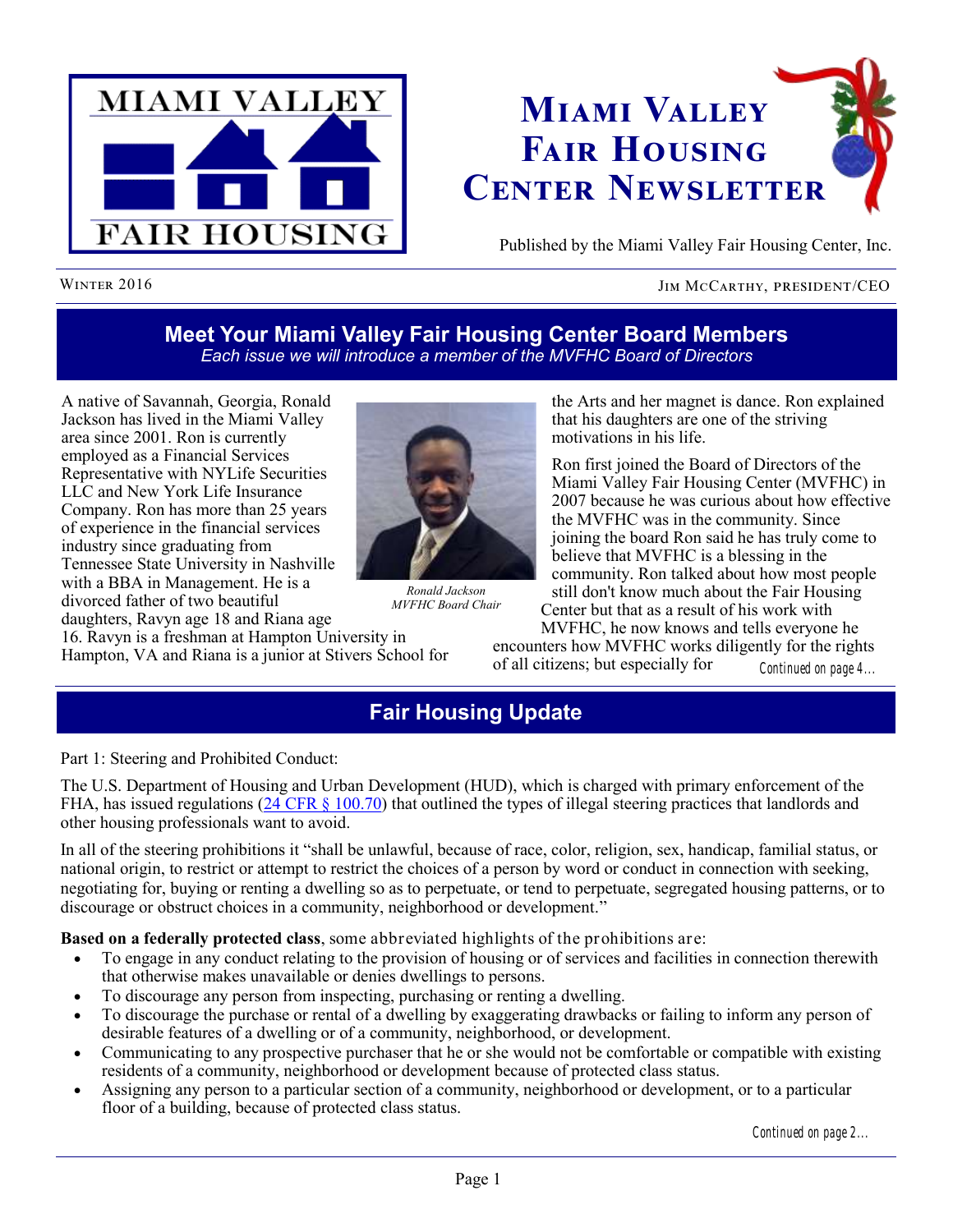#### **Need a gift idea for the Holidays? Consider giving a MVFHC membership.**

| Most contributions to MVFHC are tax deductible.<br>Check with your tax professional. |                                                                                    |         |
|--------------------------------------------------------------------------------------|------------------------------------------------------------------------------------|---------|
| Name                                                                                 |                                                                                    |         |
| Company/Organization (if applicable)                                                 |                                                                                    |         |
| Address.                                                                             |                                                                                    |         |
| City                                                                                 | State 2D                                                                           |         |
| Phone                                                                                |                                                                                    |         |
| <b>Email address</b>                                                                 |                                                                                    |         |
|                                                                                      | <b>Individual Annual Memberships</b>                                               |         |
| Senior/Student                                                                       |                                                                                    | \$20.00 |
|                                                                                      |                                                                                    | \$50.00 |
|                                                                                      | \$100.00                                                                           |         |
|                                                                                      | \$500.00                                                                           |         |
|                                                                                      |                                                                                    |         |
| General Donation                                                                     |                                                                                    |         |
|                                                                                      | <b>Organizational Annual Memberships</b><br>(based on organizations annual budget) |         |
|                                                                                      | \$100.00                                                                           |         |
|                                                                                      | \$100.00                                                                           |         |
|                                                                                      | \$200.00                                                                           |         |
| □ \$501,000 to \$700,000                                                             | \$300.00                                                                           |         |
|                                                                                      | \$400.00                                                                           |         |
| D Over \$1,000,000                                                                   | \$500.00                                                                           |         |
| New Member                                                                           | <b>D</b> Renewal                                                                   |         |
| Make checks payable ta:                                                              |                                                                                    |         |
|                                                                                      | Miami Valley Fair Housing Center, Inc.                                             |         |
|                                                                                      | MIAMI VALLEY                                                                       |         |
|                                                                                      | <b>FAIR HOUSING</b>                                                                |         |
| 505 Riverside Drive                                                                  |                                                                                    |         |
| Dayton, OH 45405-4619                                                                |                                                                                    |         |
| 937-223-6035                                                                         | www.mufairhousing.com                                                              |         |

### **Updated guidance from HUD and the Department of Justice in regards to local land use and zoning laws**

The Justice Department and the Department of Housing and Urban Development (HUD) released updated guidance on the application of the federal Fair Housing Act (FHA) to state and local land use and zoning laws. The guidance is designed to help state and local governments better understand how to comply with the FHA when making zoning and land use decisions. The updated guidance, issued in the form of questions and answers, covers topics such as:

- $\checkmark$  Does a state or local government violate the Fair Housing Act if it considers the fears or prejudices of community members when enacting or applying its land use laws respecting housing?
- $\checkmark$  In what ways does the Fair Housing Act apply to group homes?
- Can a state or local government impose health and safety regulations on group home operators?
- $\checkmark$  Can a state or local government impose spacing requirements on the location of group homes for persons with disabilities?

The guidance is available online at [https://www.justice.gov/crt/fair-housing-policy](https://www.justice.gov/crt/fair-housing-policy-statements-and-guidance-0)[statements-and-guidance-0.](https://www.justice.gov/crt/fair-housing-policy-statements-and-guidance-0)



# **Fair Housing Update Part 2...**

Part 2: Steering and Prohibited Activities:

**Based on a federally protected class**, some abbreviated highlights of the regulations are:

- 1) Discharging or taking other adverse action against an employee, broker or agent because he or she refused to participate in a discriminatory housing practice.
- 2) Employing codes or other devices to segregate or reject applicants, purchasers or renters, refusing to take or to show listings of dwellings in certain areas because of race, color, religion, sex, handicap, familial status, or national origin, or refusing to deal with certain brokers or agents because they or one or more of their clients are of a particular race, color, religion, sex, handicap, familial status, or national origin.
- 3) Denying or delaying the processing of an application made by a purchaser or renter or refusing to approve such a person for occupancy in a cooperative or condominium dwelling because of race, color, religion, sex, handicap, familial status, or national origin.
- 4) Refusing to provide municipal services or property or hazard insurance for dwellings or providing such services or insurance differently because of race, color, religion, sex, handicap, familial status, or national origin.
- 5) Enacting or implementing land-use rules, ordinances, policies, or procedures that restrict or deny housing opportunities or otherwise make unavailable or deny dwellings to persons because of race, color, religion, sex, handicap, familial status, or national origin.

*These updates were prepared by John Zimmerman at the Miami Valley Fair Housing Center with assistance from various web-based resources and MVFHC fair housing curricula.*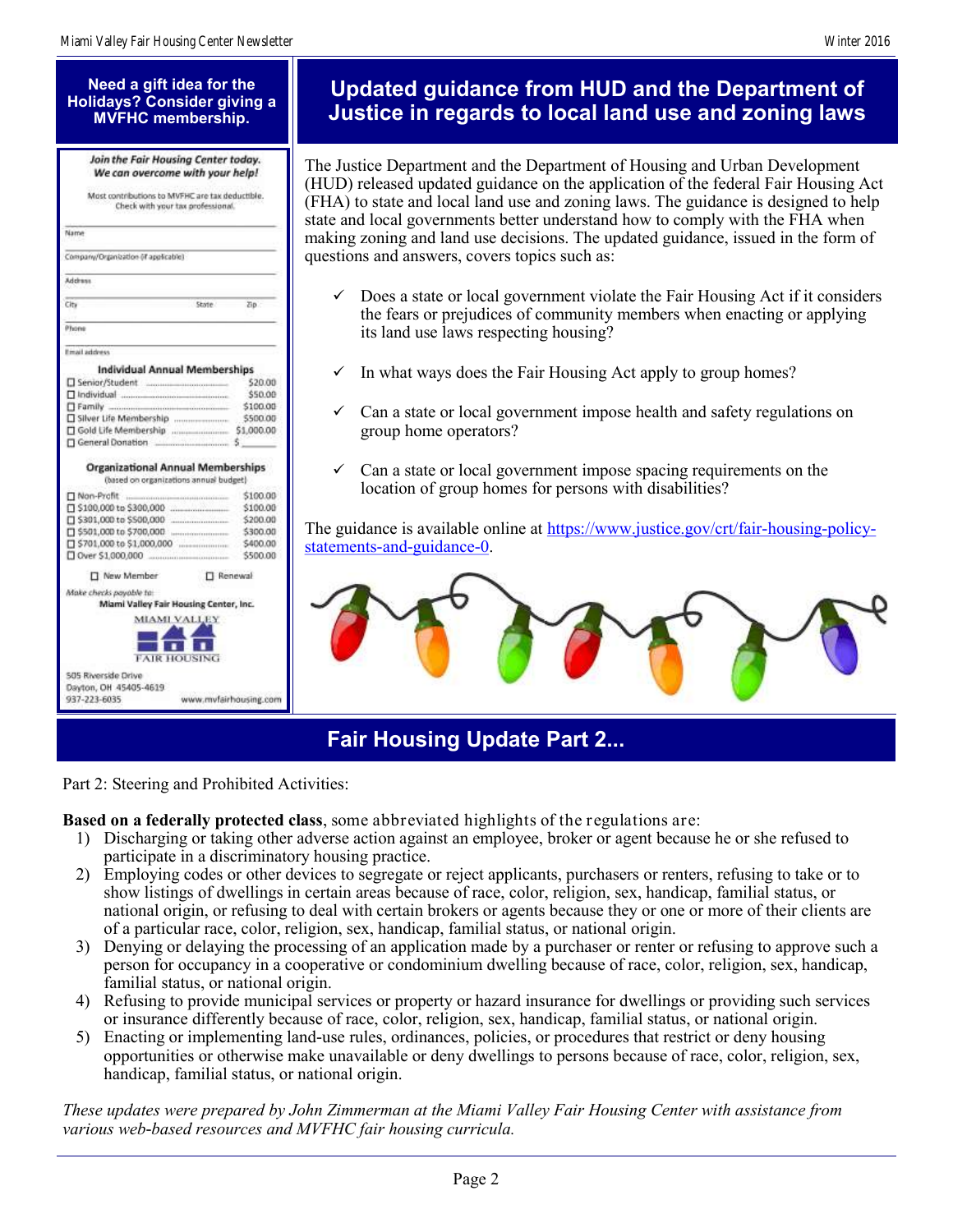# **Fannie Mae Accused of Racial Discrimination in 38 U.S. Metro Areas**

The National Fair Housing Alliance (NFHA) and 20 local fair housing organizations from across the United States filed a housing discrimination lawsuit against Fannie Mae in federal district court in San Francisco, California. The lawsuit alleges that Fannie Mae purposely fails to maintain its foreclosures (also known as real estate owned or "REO" properties) in middle- and working-class African American and Latino neighborhoods to the same level of quality it does for foreclosures it owns in white middle- and working-class neighborhoods. The data supporting the federal lawsuit, which includes substantial photographic evidence, shows a stark pattern of discriminatory conduct by Fannie Mae in the maintenance of its foreclosures.

The lawsuit is the result of a multi-year investigation. During the past several years, NFHA notified Fannie Mae many times of its failure to maintain and market its foreclosed homes in communities of color to the same standard to which it was maintaining and marketing the foreclosed homes it owned in similar, predominantly white neighborhoods. In spite of numerous meetings between NFHA and Fannie Mae to address these disparities in maintenance and marketing, Fannie Mae persisted in its willful neglect of its properties in African American and Latino neighborhoods.

The initial investigation was undertaken by NFHA and two local fair housing organizations in 2009 and involved four metropolitan areas. Much of this evidence was shared with Fannie Mae. However, Fannie Mae failed to make changes to ensure equal treatment in the maintenance and marketing of its foreclosures in neighborhoods of color, and the investigation was expanded to include an additional 18 fair housing organizations, culminating in data from 212 cities in 38 metropolitan areas (see graphic).

Comprised of evidence from 2011 through 2015, the lawsuit contains information from more than 2,300 foreclosures owned and maintained by Fannie Mae. NFHA and its 20 partner fair housing organizations collected evidence at each property on over 35 data points that were identified as important to protecting, securing, and marketing the homes. Investigators also took and reviewed over 49,000 photographs of these foreclosures that document the differences in treatment.



[Click here to read the press release](http://www.nationalfairhousing.org/Portals/33/FannieMae/2016-12-05_Fannie_Mae_news_release.PDF)

[Click here to view the national presentation](http://www.mvfairhousing.com/pdfs/2016-12-05_NFHA_Fannie_Mae/2016-12-05_Fannie_Mae_national_PowerPoint.PDF)

## **Dr. Ben Carson selected to lead HUD**

Donald Trump has selected retired neurosurgeon Dr. Ben Carson to head the Department of Housing and Urban Development.

The secretary of housing and urban development oversees federal public housing programs and helps formulate policy on homelessness and housing discrimination. As is the case with all cabinet secretaries, Carson needs to be confirmed by the Senate.

"After serious discussions with the Trump transition team, I feel that I can make a significant contribution particularly to making our inner cities great for everyone," Carson wrote. "We have much work to do in strengthening every aspect of our nation and ensuring that both our physical infrastructure and our spiritual infrastructure is solid."

[Click here to read the statement from Shanna Smith, President/](http://www.mvfairhousing.com/news.php?articleID=272) [CEO of the National Fair Housing Alliance.](http://www.mvfairhousing.com/news.php?articleID=272)

## **Annual Meeting moving to February**

At its regularly scheduled meeting in October 2016, the board of the directors of the Miami Valley Fair Housing Center decided to change the date of the corporation's annual meeting from December to February of each year.

The 2016 annual meeting will be held on Wednesday, February 8, 2017, at a location to be announced.



Future annual meetings will be held on the second Wednesday in February each year thereafter.

All MVFHC members are invited to attend the annual meeting and to participate in the election of new board members as well as new officers.